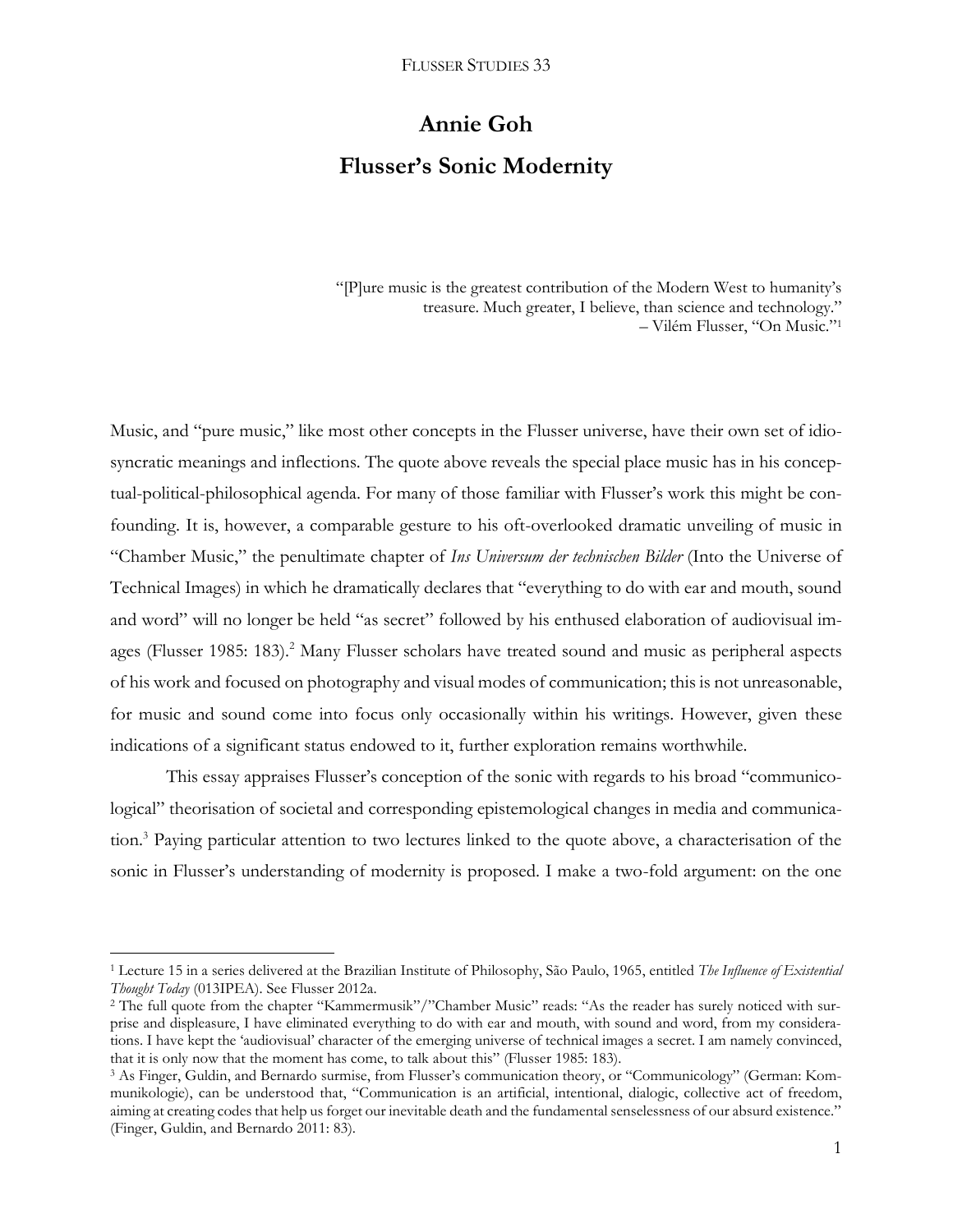hand, Flusser falls into well-trodden tendencies of twentieth-century humanities scholars which overplay the binary division between the visuality of modernity and the aurality of pre-modernity criticized by sound studies scholar Jonathan Sterne as the "audiovisual litany" (Sterne 2003: 13),<sup>4</sup> encapsulated by Flusser's more famous media theory contemporary Marshall McLuhan's notion of "acoustic space" (Carpenter and McLuhan 1960; McLuhan 1988); on the other hand, Flusser's very understanding of modernity and its relation to the sonic, indicate a different set of concerns. I suggest Flusser's rendition of a sonic modernity to be one which de-stabilises rather than re-stabilises liberal Western humanist modernism and instead pushes towards a liberatory ideal of an epistemological undoing, a political critique of the present which is evident in the sonic in particular ways.

## **The Sonic in Flusser**

Although mentions of music are often sparse and easily overlooked, writings on music in Flusser's oeuvre are nevertheless found continuously from the early 1960s through the late 1980s. As Rodrigo Maltez Novaes–translator of numerous of these early works–has noted, ideas which drive Flusser's essays and lectures from 1960s in Portuguese in Brazil are reformulated and adapted to its audience by the time of his better-known later works in the 1980s written in German and published in Europe.<sup>5</sup> Flusser had a sustained affection for music evident from his brief sojourn as a jazz writer in London after fleeing the Nazi invasion of Prague in 1939 (Wagnermaier and Röller 2003: 29), to comments by his daughter Dinah Flusser who divulged of her father's penchant for Baroque music, Indian ragas, and post-war electronic music (Goh 2014, 2). Contemporaries to Flusser such as Dietmar Kamper have lamented the missing aural and oral dimension of his work, linked to a neglect of the body as an object of analysis (Kamper 1999). Kamper, as well as others of Flusser's interlocutors and scholars succeeding them, did not pay much attention to this. His contemporaries probably did not know about the few lectures on music in the 1960s and mentions of music in his early book *The History of the Devil –* these were unpublished in English until the mid-2010s – however neither has much attention been given to the sonic aspects in his better-known published German texts from the 1980s such as aforementioned chapter "Kammermusik" (Chamber Music) of *Ins Universum der technischen Bilder* or "Die Geste des Musikhörens" (The Gesture of Listening to Music) which appeared in *Gesten* (1991). A 2014

 $\overline{a}$ 

<sup>4</sup> Cf. Sterne 2008, 2011.

<sup>5</sup> See the extensive translators' introductions by Rodrigo Maltez Novaes in all recently translated works, such as Flusser 2011, 2013a, 2013b, 2014.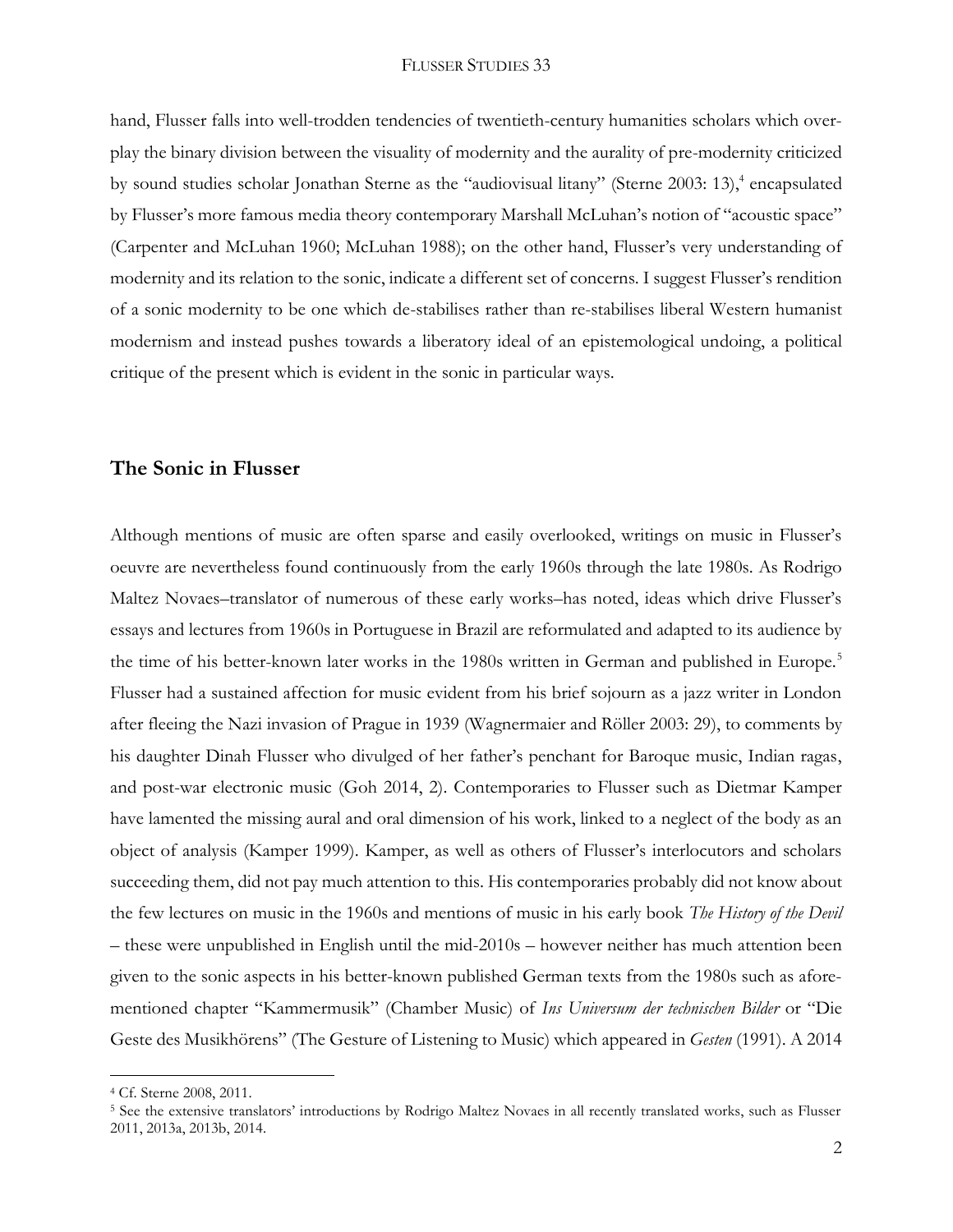special edition of *Flusser Studies*, "Music and Sound in Vilém Flusser's work" (2014) sought to highlight an otherwise under-analysed facet of Flusser's work.<sup>6</sup>

However, how Flusser understands the sonic and modernity to interrelate has not yet been thoroughly interrogated. These lesser known two lectures from 1965 in São Paolo – "On Music" and "On Modern Music" demonstrate not only that Flusser's thought engaged directly with "music" in the sense of works by classical, avant-garde musical composers and popular music, but also that "music" and the "sonic" form part of his conceptual framework. As Rainer Guldin's work has shown, music, mathematics, abstraction and computation have a particularly pronounced relation in Flusser's media theory; his conceptualisation of music has a purchase on his understanding of modernity: the modern worldview has enforced an opposition between music and mathematics which Flusser takes to be deceptive.<sup>7</sup> Understanding how and what the sonic – through Flusser's references to music – inflects onto his understanding of modernity, and thus how it fits with his larger communicological theories, will be vital in appraising how Flusser's sonic modernity configures within his larger body of work.

# **Sounding Modernity's Groundlessness**

 $\overline{a}$ 

It is apparent from the outset of the lecture "On Music" that Flusser wishes to depart from the common understanding of the word "music". In a sentiment repeated on other occasions, he states: "The word 'music' is Greek and was originally 'musiké techné,' that is, the art of the Muses… This original use of the word 'music' proves that music in the current meaning of the term was held as the art 'par excellence', a kind of model of the arts" (Flusser 2012a: 1). He prepares the listener for a foray into the "philosophy of music," decisively maintaining a playful ambiguity to what degree music is meant in the sense of vibrations in the air as "organized sound" *or* in the sense of the "art of the Muses."

Flusser's contempt toward industrialism for having disrupted the "natural" and "festive" rhythms of life is unmistakable: "Music is the purest articulation of festivity… music always reveals the sacred aspect of reality... [but] It is no longer the bird's song that wakes us up in the morning, but the

<sup>6</sup> This special edition of *Flusser Studies* was edited by Marta Castello Branco, Rodrigo Maltez Novaes and myself. We brought together scholarly work on the topic for the first time and attempted an overview of published and unpublished writings by Flusser on music, sound, listening, hearing, acoustics known to-date. See Castello Branco, Goh, and Maltez Novaes 2014.

<sup>7</sup> "Mathematics is, therefore, for us moderns generally the opposite of music, it is a loosening up [Auflockerung], refinement [Verfeinerung], thinning [Verdünnung], an objectivation of language." Trans. by Rainer Guldin from Flusser 1996: 178. Qtd. in Guldin 2014.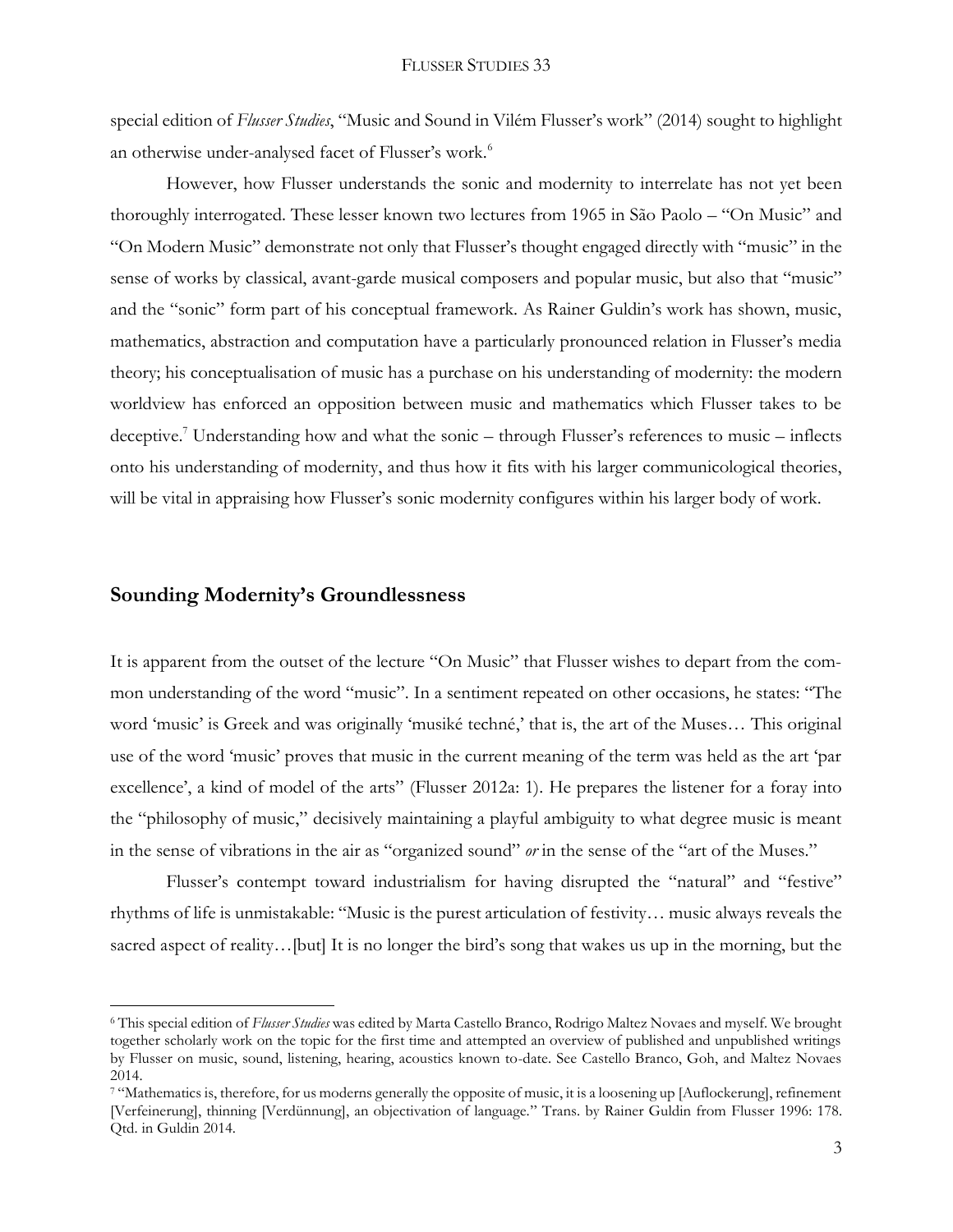baker's motorcycle. The syncopated rhythms of machine levers, of motor pistons, and of typewriters' keys mark our life" (Flusser 2012a: 2). He refers to music and dances in nightclubs as "cretinous and empty…refuge holes against the boredom of a life without aim" (Flusser 2012a: 2). There is a melodramatic pathos to Flusser's disgruntlement, one which might be seen to resemble the anti-modernism of cultural conservatives who similarly used sonic indicators to praise pre-modern society's naturalism such as nineteenth century US American writer Henry David Thoreau in "Walden," whose ideas were echoed in the "acoustic ecology" movement led by Canadian composer R. Murray Schafer in the 1970s.

Yet, in typical Flusserian style, his position on the sonic nature of modernity is far from straightforward. Elaborating upon the loss of "the sacred" caused by the advent of modernity, Flusser proposes that "pure music" due to its non-representational nature is to be understood as the articulation of the structure of thought itself, "Music is the expression of itself. It is something completely independent of the doubtful world in which thought finds itself" (Flusser 2012a: 3). Flusser's philosophy of music is clearly heavily influenced by Schopenhauer, evident in the stringent preservation of the duality of the world as will and representation. Where for Schopenhauer, music is suggested to be able to express the "essence of things…Will itself," for Flusser, pure music on account of its supposed non-representationalism similarly is bestowed with a capability of containing "the sacred." Thus, music articulates the mathematical structure of thought and offers a refuge from the supposed trappings of figurativism. Extending the definition and meaning of "music" according to his initial statement, Flusser repudiates the premise that art *alienates* and proposes instead that pure music, as the art-of-themuses, both abstract and concrete (depending on the "point of view" – Flusser 2012a: 3), "pure music is the very return to sanity" (Flusser 2012a: 5). "In a situation where we have lost our faith in nature, and in that which transcends, it is through music that we come into contact with that which may become one day the new reality. The progress, of which we participate, and which points to a fusion between mathematics and music, and that will have as a result the overcoming of science through its transformation into abstract art, started, historically, with the Renaissance, in which non-representative music emerged." (Flusser 2012a: 6)

In "On Modern Music" Flusser expands on his argument, diagnosing the response to an increasingly noisy industrial world either "to shout and overcome the ambient noise" or "to seek refuge in hermetically sealed places" (Flusser 2012b: 1). Shouting music, according to Flusser, is akin to commercially-produced background music found in cinemas, nightclubs, and restaurants. He is nothing short of scathing: "it generates the illusion of meaning" (Flusser 2012b: 2), yet it reveals an overarching tendency towards nothingness and escapism, "It is the inauthentic attempt to sacralize the profane.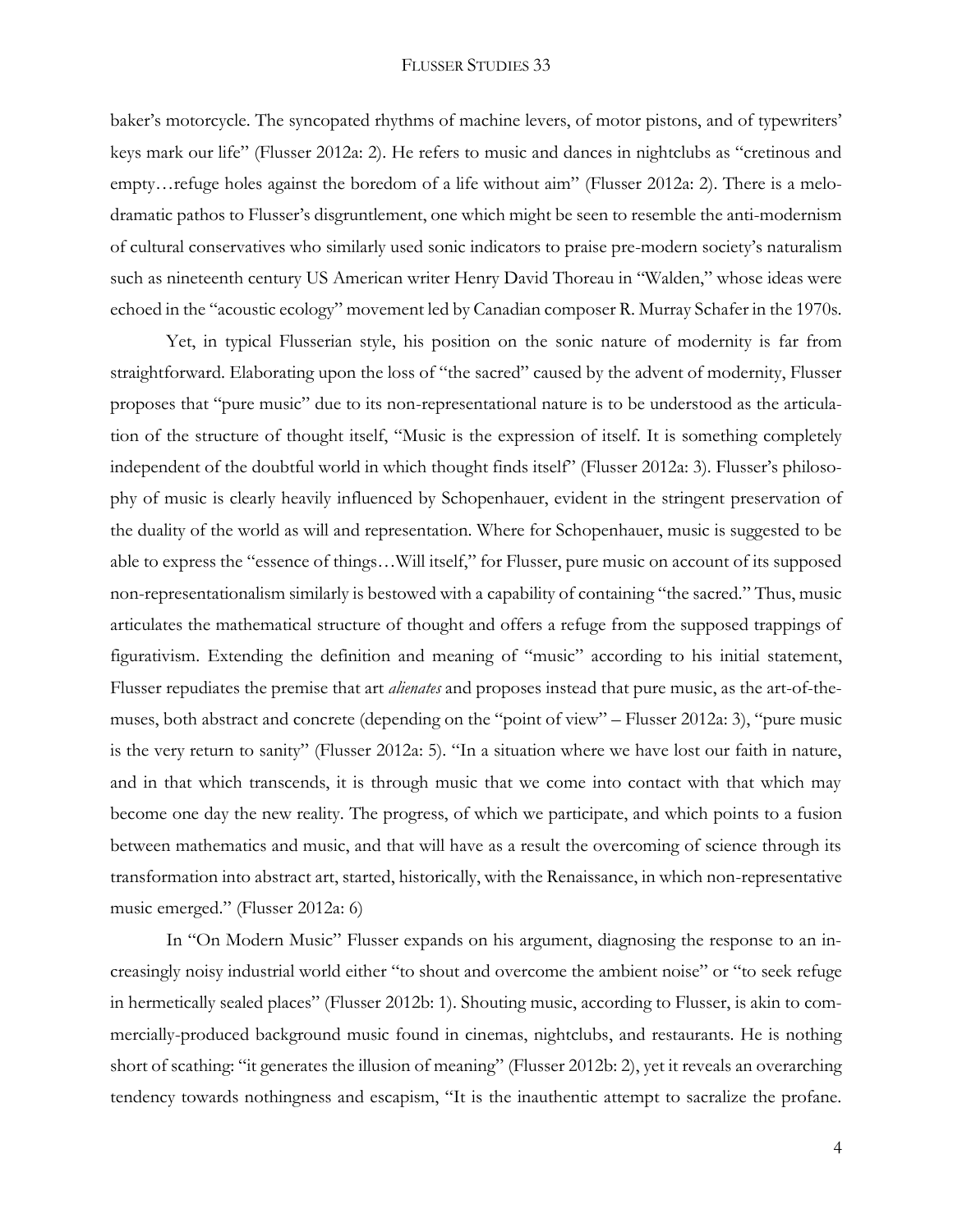Music in this sense of the term is a surreptitious confession of the absurd reality in which we find ourselves. And it is therefore the very articulation of this absurdity" (Flusser 2012b: 2). Flusser pinpoints this music as symptomatic of "groundlessness," a notion he examines thoroughly in his philosophical autobiography *Bodenlos* which links his journey of exile, migration and the loss of home to discovery and creativity (Flusser 1999). The assessment of this particular condition must therefore be read in conjunction to sentiments powerfully expressed by Flusser in essays such as "The Ground We Tread," which grapples philosophically with the aftermath of the Holocaust and twentieth century fascism (Flusser 2013b). It is this empty music which signifies the contemporary groundless condition of modernity Flusser wrote in, it symbolizes only the "shreds of a sense of lost reality" (Flusser 2012b: 3).

Contrasting his discernible disdain for this "shouting music," Flusser construes of "hermetic music" in a more favourable tone. He takes as his example post-war experimental electronic music of German composer Karlheinz Stockhausen. Stockhausen's early works "Studie 1," "Studie 2," and "Gesang der Jünglinge" – although they remain unnamed – are unmistakeably referenced in mentions to magnetic tape manipulations of sounds of bells, locomotives, and voices reciting Bible verses. Flusser enthusiastically describes this "revolution" as an "attempt to geometricize music…to endow it with all four dimensions of time and space" ((Flusser 2012b: 3). This is used to exemplify what Flusser had previously mentioned in which pure music is the "articulation of thought." Flusser's statement reinforces a sentiment that this music is futuristic, and that currently society has not yet "learnt to listen to electronic music" before turning to his analysis of traditional music in which he identifies a similar structure (Flusser 2012b: 4). He adamantly proposes that Baroque and Renaissance music due to its acknowledged mathematical basis is: "the perfect articulation of pure music" (Flusser 2012b: 4). Nevertheless, although hopes are placed upon the "hermetic music" he describes, some reservations are expressed in this gesture of retreat, echoed elsewhere in his writings about the Hegelian dialectic between the public and private spheres in which one's inner and domestic life is opposed to one's external societal affairs.

The Romantic tone Flusser takes in descriptions of pure music – such as the close of the essay "On Music" with a short verse by German Romanticist Wackenroder depicting the yearning for solace found in sounds – is echoed in the later utopic hopes he places in the power of imagination of audiovisual images in "Chamber Music" (Flusser 2012a: 6). Yet, in his communication theory, he purports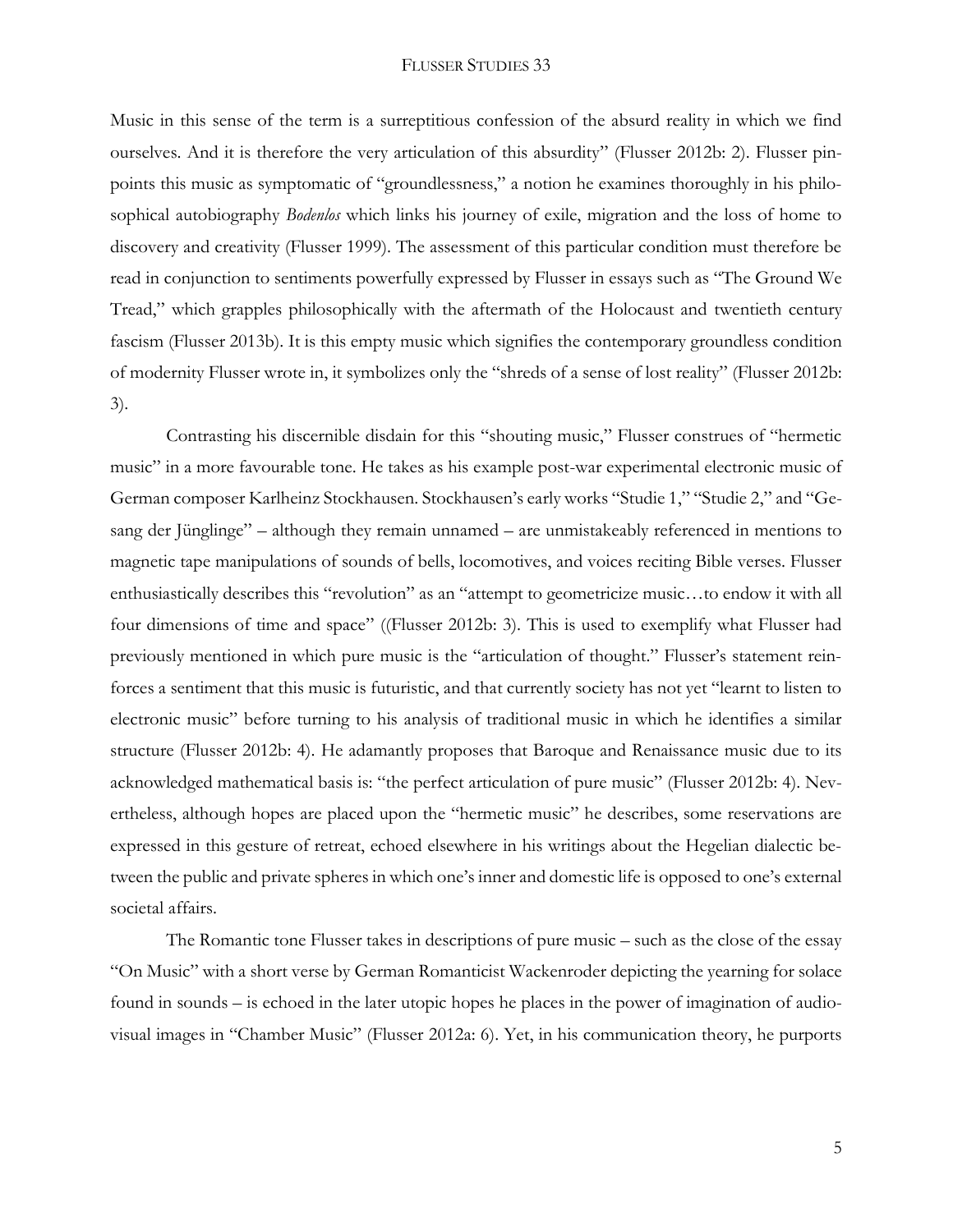to argue "against" a Schopenhauerian model.<sup>8</sup> It is apparent within Flusser's conception of how the sonic manifests in modernity that the fortunes and pitfalls he identifies in his writings more broadly have corresponding sounding elements. In the next section, I will address how Flusser's sonic modernity both re-articulates and yet simultaneously deviates from the larger tendency of an audiovisual litany in twentieth century cultural theory.

# **The Crisis of Linearity. Beyond Dualisms**

l

Flusser's communicological model is a theory of the history of media communication he developed and finessed over decades from earlier language philosophy writings of his first published book *Língua e Realidade* (1963), continued across various essays and courses (such as *Nossa communicação*/"Our Communication" in *Natural:mente* [1979/2013a]), brought together as a book manuscript in the late 1970s under the title *Umbruch der menschliche Beziehungen*/"Mutations in Human Relations" (Flusser's own English language title) and later in guises including *Für eine Philosophie der Fotografie* (1983), *Ins Universum der Technischen Bilder* (1985), *Hat Schreiben Zukunft?* (1987), *Krise der Linearität* (1988)*,* and the unfinished *Menschwerdung*, the lattermost Flusser was working upon at the time of his death in 1991. New media theorist Sjoukje van der Meulen has placed Flusser's body of work intellectually and historically between the early twentieth century Jewish German cultural critic Walter Benjamin and the Canadian media and communication theorist of the post-war period Marshall McLuhan, an insightful and pertinent thesis when addressing Flusser's sonic modernity (van der Meulen 2010).

Although Flusser's thesis in many ways replicates the media-determinism of the more famous works of McLuhan and his fellow Toronto School protagonists Walter Ong, Edmund Carpenter, and Harold Innis in the 1960s and 1970s, Flusser's intellectual gesture is distinct. Where the editor of Flusser's German language publications Andreas Müller-Pohle has stated that *Für eine Philosophie der Fotografie* was ultimately a book about ethics and van der Meulen draws convincing parallels between Flusser's media-onto-epistemological and Benjamin's political-aesthetic cultural criticism (van der Meulen 2010: 197; 188), it is this persistent ethical invocation that Flusser thrusts upon his reader, which is not only present throughout his works, but can also be seen to manifest in the sonic in the essays explicated above.

<sup>8</sup> Flusser summarizes Schopenhauer's model and purports to argue against it in the aforementioned penultimate chapter "Chamber Music." See: Flusser 1985: 137.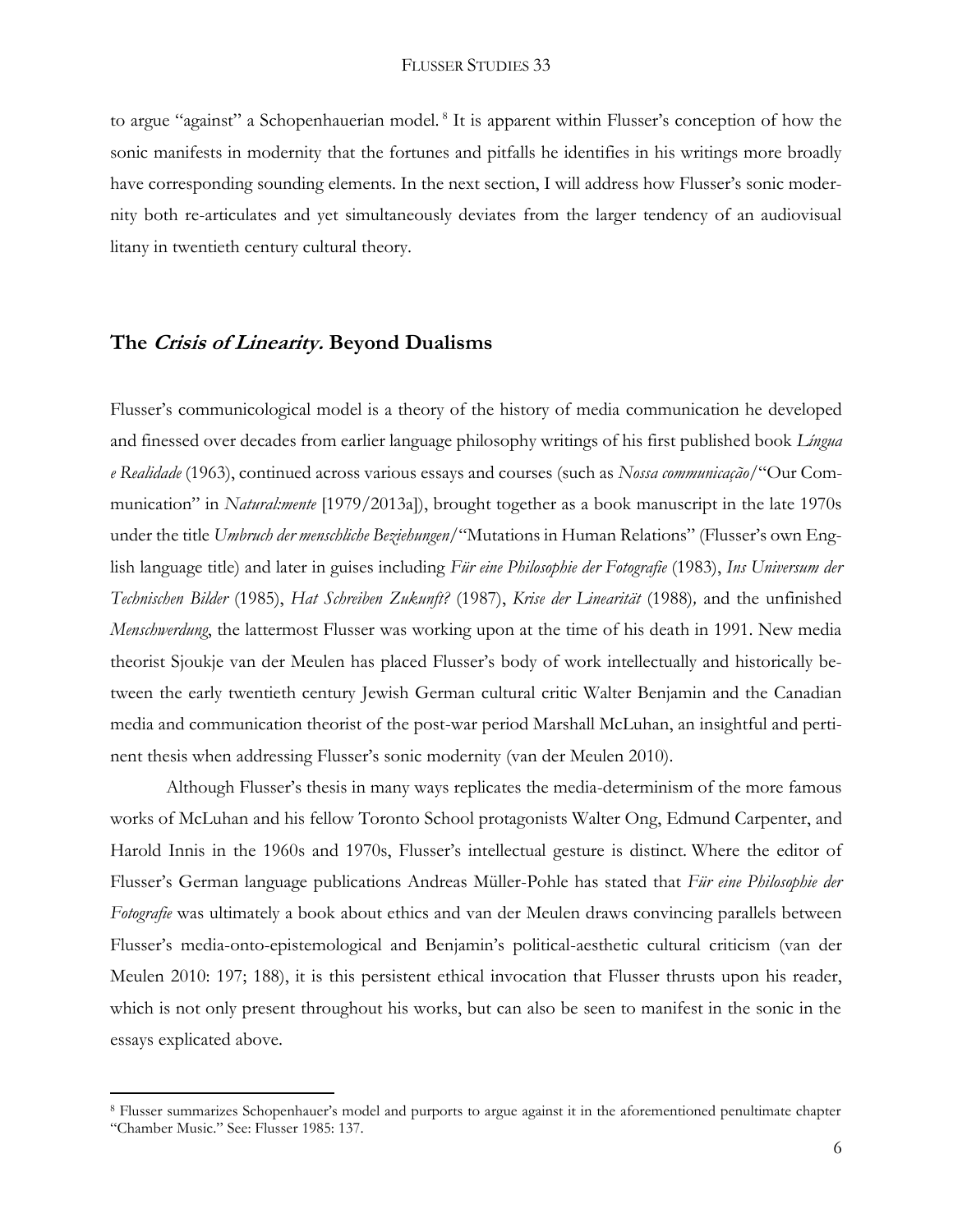Flusser's and McLuhan's approaches share substantial features. Flusser's "crisis of linearity" describes a step-by-step model from the four-dimensionality of space-time, to the three-dimensionality of material objects, the two-dimensionality of image-making, the one-dimensionality of linear writing and into the zero-dimensionality of digital code. It can be–albeit somewhat crudely–overlaid with the McLuhanesque model of pre-Euclidean acoustic space, visual space, post-Euclidean acoustic space, or the oral-literate-electric schema (McLuhan 1988). Both models, with different emphases, suppose a pre-historic oral and aural-oriented society, followed by a visually-dominated modernity epistemologically determined by written language and galvanised further by the invention of print technology, in turn superseded by an electronic or digital age.<sup>9</sup> Sterne's critique of the "audiovisual litany" encompasses a larger tendency in twentieth century cultural theory which can be most exemplarily articulated by McLuhan and his colleagues. A set of binary divisions between a certain set of characteristics of seeing and hearing conflate a historical era as purportedly dominated by that mode is conflated *with* these sensory modes.<sup>10</sup> Most stereotypically this is found in assumptions around "modern man" [*sic*] being reliant on visuality as well as associated with intellectual distance, reflection and objectivity, whereas "pre-modern man" was instead reliant on aurality and associated with immersivity, collectivity, and subjectivity. As Sterne clarifies, these broad and deep-rooted conceptions of music as immaterial, transcendent and mystical are aligned with Romantic conceptualizations of music, and consequently hearing becomes idealized in imprecise ways. This is a critique which can plausibly be aimed at Flusser's Schopenhauerian valorisation of music as non-representational and sacred.

However, I would like to uphold that Flusser's sonic modernity differs from McLuhan's acoustic space of the "electric era" of the twentieth century for at least two reasons. First, unlike McLuhan's acoustic space as derived from Ong's notion of orality, which Sterne argues occludes its Christian spiritual agenda and tacitly implies a progressivist narrative *from* Jewish *to* Greek *to* Christian culture, Flusser's persistent questioning of what it means to be Jewish throughout his work (evident in the posthumously published essay collection *Jude Sein* [Being Jewish – 1995]) is premised on an understanding of the origin of Western culture to be constituted dually by Judeo-Christian *and* Greek traditions, which stand in complementary and conflictual relation to one another. As Guldin outlines, in

 $\overline{a}$ 

<sup>&</sup>lt;sup>9</sup> In previous work I have analyzed how Flusser's communicological theory, in particular based on the key text "Crisis of Linearity," relates to sound and listening. I challenged his macro-philosophical thesis, which centers around a step-by-step model of stages of predominant communicational methods and corresponding shifts in historical consciousness, for its reliance on visuality for its analysis, and expanded on it with an attempt to *think through sound* within it (Goh 2016).

<sup>&</sup>lt;sup>10</sup> Sterne lists, for example, some of the following commonly associated contrasting characteristics: "hearing is spherical, vision is directional; hearing immerses its subject, vision offers a perspective; sounds come to us, but vision travels to its object; hearing is concerned with interiors, vision is concerned with surfaces." (Sterne 2003: 15).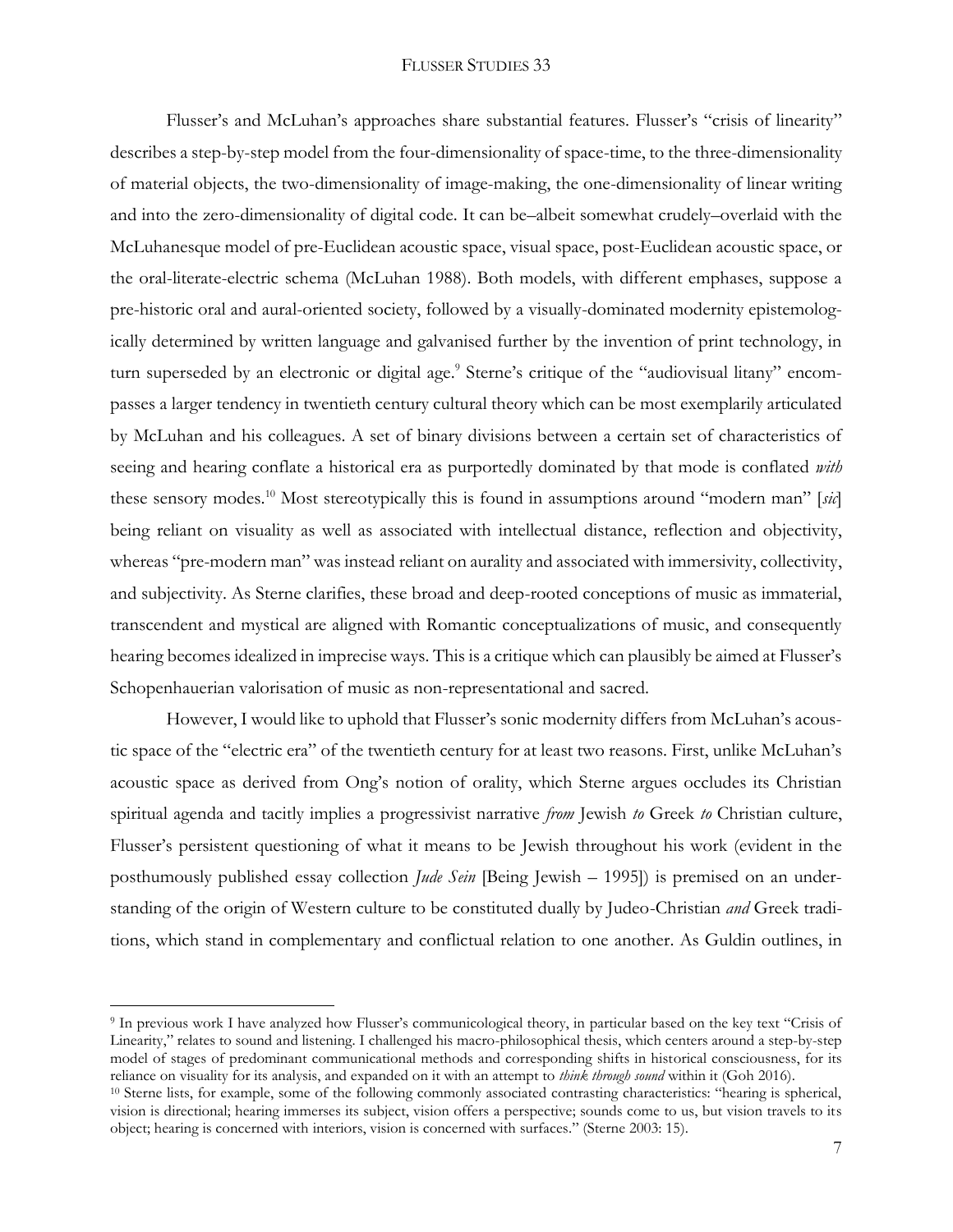light of the eradication of Jewishness from Western culture Flusser was witness to, he can be read as promoting, "a Jewish theory of communication" which "is less concerned with making ideas visible, and more with listening to the voice of the other and responding" (Guldin 2018: 2). Rather than perpetuating a binary division between seeing and hearing across historical eras, it places them in a mutually-dependent relation, in modernity too.

Second, there is substantial deviation between the emancipatory rhetoric of the electronic age of McLuhan's "acoustic space" and the more cynical hope bestowed on Flusser's zero-dimensional digital consciousness of audiovisual images. McLuhan's description of transformations in media-historical communicational modes plays into a Romanticism for the return of a simpler age represented by "tribal man," which relatively arbitrarily is determined by the attachment to auditory sensory faculties, "Audile-tactile tribal man partook of the collective unconscious, lived in a magical integral world patterned by myth and ritual" (McLuhan 2006: 230). McLuhan unmistakably celebrates the return to acoustic space and its immediacy which literacy has supposedly divorced us from; he constructs a particular idealized vision of a non-literate "traditional" society.<sup>11</sup> As Sterne outlines, the Toronto school's historical ascendance functioned within larger Canadian cultural narratives of white settler rule which sought to legitimize the domination over Indigenous peoples by those of European-descent. In contrast, Flusser's permanent cultural and linguistic voyage – his "groundlessness" which was expressed intellectually in four languages is testament to a minoritarian subjectivity in which cultural values are ultimately shifting, infinitely mutable, and essentially in flux. The tacit and seamless construction of nationhood and selfhood embodied by the Toronto school does not remain undisturbed in Flusser's model, which in contrast is haunted by the legacies of totalitarianism. The role of the sonic in the form of voice and listening is rehearsed again in his political philosophy in which he advocates for an "ideal" society where communication is a mixture of "dialogue" (where communication is central) and "discourse" (meaning conditioned by dominant ideologies).<sup>12</sup>

Flusser's pitch for the emergence of new epistemologies in *Crisis of Linearity* can be understood as deeply cynical and perhaps even bleakly implausible. His description of what the different stages of abstraction offer, are seemingly predicated on an inordinate hope placed on the *neue Einbildungskraft*  (new imagination, or new power of imagination), as he states in the concluding paragraph of the *Crisis of Linearity:* "The intention of the thesis presented here was not to promote a telematic utopia founded

l

<sup>11</sup> For example, the penultimate sentence of McLuhan's "Five Sovereign Fingers Taxed The Breath" reads: "We are back in acoustic space. We begin again to structure the primordial feelings and emotions from which 3000 years of literacy divorced us" (McLuhan 1960: 208).

<sup>12</sup> This can be found for example in the posthumously published *Kommunikologie* (2007). Summarized in Finger, Guldin, and Bernardo 2011, 89–91.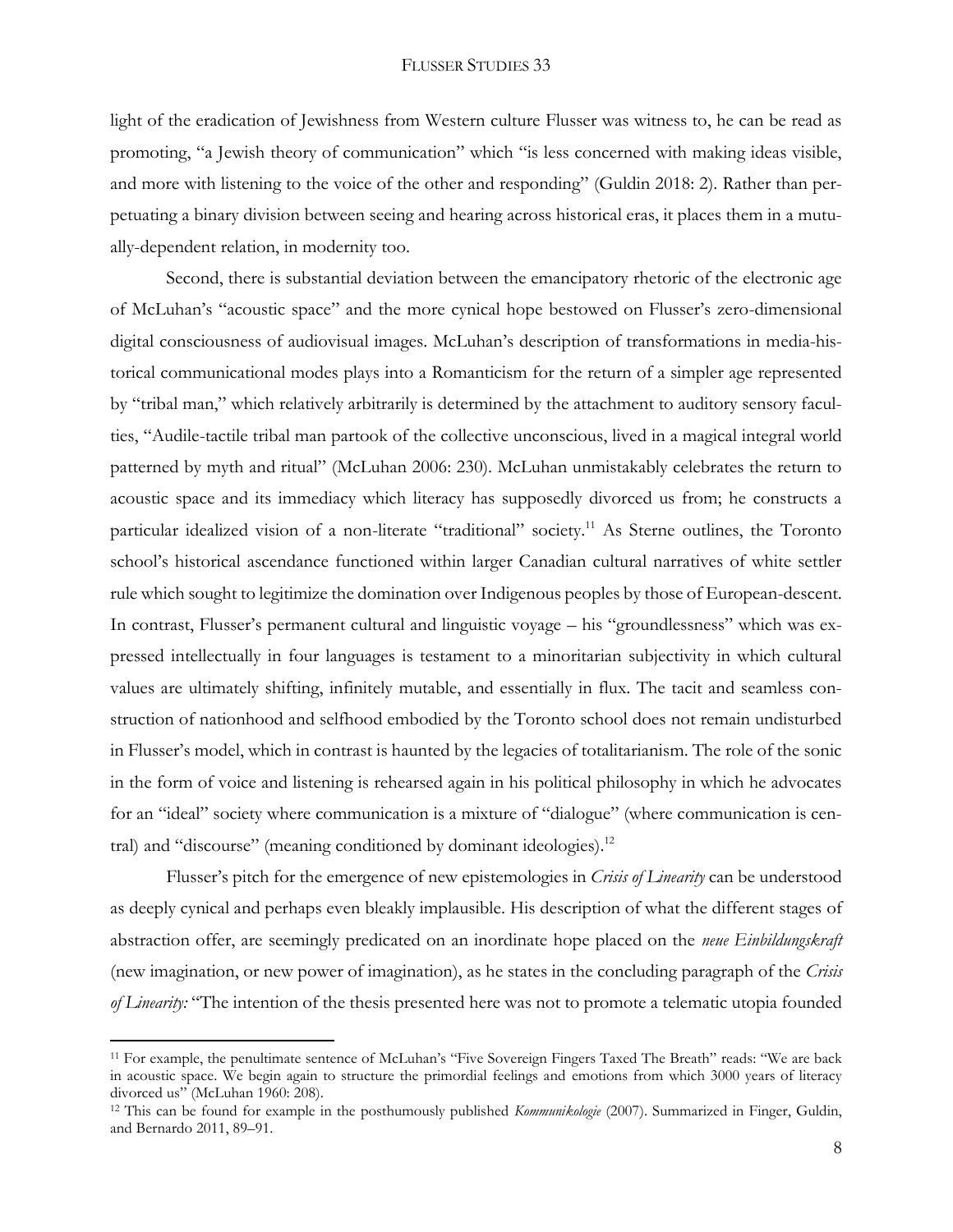on digital codes. It is *not very probable*, that the crisis which historical occidental culture is currently in, could really be superseded by such a utopia when the alphanumeric code loses its dominance… The crisis of linearity, the first phases of which we are currently experiencing, is above all a challenge to us: we should mobilise the newly emerging power of imagination (*Einbildungskraft)* in order to overcome the crisis, within us and around us." (my emphasis, Flusser 1988: 40)

Flusser's invention of a *neue Einbildungskraft*, which is at times emphasized to simultaneously be a *musikalische Einbildungskraft* (musical imagination) united by mathematics because "composition and computation are synonyms" is fundamentally formed by its ontological, epistemological and cultural groundlessness.

Often read as an enthusiastic technological utopian of the digital age by media theorists, these interpretations disavow the dark irony of a writer who sought throughout his life to make sense of his intellectual inheritance a Jewish migrant who lived on after his immediate family perished in concentration camps. Flusser was frank about the periods of his life engulfed with suicidal thoughts.<sup>13</sup> Insofar as Flusser can be considered Benjaminian in his conviction about the mutuality of aesthetics and politics, the ontological distinction between traditional and technologically-produced images and the potential of these to manipulate the masses as van der Meulen demonstrates, the fork in the paths of their respective lives as Jews under the Nazis – of life and death – is well known. It is this defiant optimism which emerges in his work in various ways. The utopian sentiments evident in the crisis of linearity as epistemological treatise, which wield the sonic to espouse an ardent iconoclasm, transpire triumphantly from the constraints of existing sensory-epistemological modes. The *neue Einbildungskraft* Flusser covets is not arbitrary; it is evidence of Flusser's persistent doubtfulness towards "Western" cultural norms which remain in a complex dialectic throughout his writing.

# **Conclusion**

l

Flusser's sonic modernity is engrained with this cynical hope and impassioned urge for epistemological and cultural transformation. Although the gesture of creating a convenient straw person of the sonic or auditory is certainly evident in Flusser's romantic devotion to "pure music," I maintain that this fundamental premise of this gesture is itself not politically or ethico-philosophically similar to that commonly found in twentieth century humanities work, such as McLuhan's notion of "acoustic space."

<sup>13</sup> See Flusser 1999 and Finger, Guldin, and Bernardo 2011.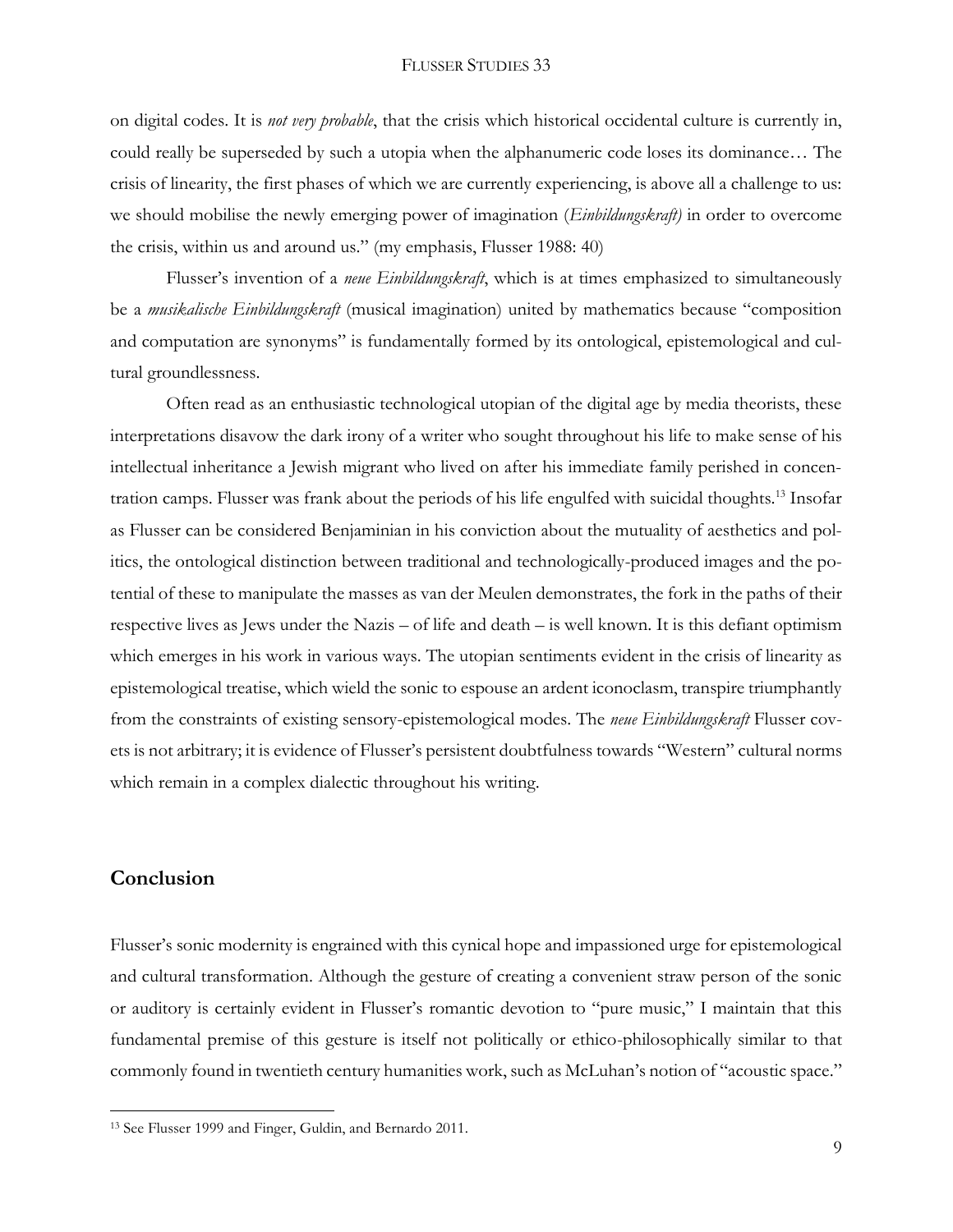Although Flusser's invocation of the sonic is even less well-known than McLuhan's, and in many senses performs similar functions – therefore meaning some similar criticisms can be made of Flusser as have been launched at McLuhan – the unstable ground from which Flusser's thought emanates manifest a persuasive and pressing ethical drive in which political and philosophical undoing take precedence.

In closing, Flusser's lecture on Hearing Aids helps to demonstrate how his particular notion of a sonic modernity exemplifies the malleability and flexibility of political "views" and, consequently, the epistemological implications of new confluences between sensory perception and technological innovations. Wryly humorous in typical Flusserian style, Flusser jokes about his own physiological partial deafness and relation to his hearing aid asserting that it has, somewhat counterintuitively, enabled him to "see better." Amidst multiple wordplays which allow semantic oscillation between the German words related to seeing and hearing – "politische Ansichten" (political views) and "politische Hoerigkeit" (political obedience – in which the German word for hearing "hören" appears in the word "Hoerigkeit," related to "gehorchen" meaning "to obey"), and the political nature of "Stimmen" (meaning both "voices" and "political votes"), Flusser seeks to alert his audience to the pre-programmed sounds and noises around them. He suggests that "you, just like me, too have hearing aids. But your devices are less visible than mine, and were given to you for free" (Flusser n.d.: 3). This leads him to conclude, "I can – better than you – see through (*durchblicken*) my hearing aid. And, therefore, I can hear better than you" (Flusser n.d.: 3), while alluding to totalitarian tendencies of twentiethcentury fascism. As a cynical metaphor for a far-fetched political freedom, Flusser inordinately heaps hope onto hearing aids, in a comparable way to the unlikely epistemological and political transformation he heaps onto a musical-mathematical-computational-driven world of a sonic modernity, namely one which can transform due to its "new (power of) imagination," the thesis he repeatedly ascribed to the emerging digital age he was witness to. Thus, the tone struck by Flusser's sonic modernity is one both hollow due to its groundlessness, yet filled with the pressing hope for urgent political action.

## **References**

Carpenter, Edmund, and Marshall McLuhan (1960). "Acoustic Space." In Explorations in Communication. An Anthology, edited by Edmund Carpenter and Marshall McLuhan. Boston: Beacon Press: 65–70.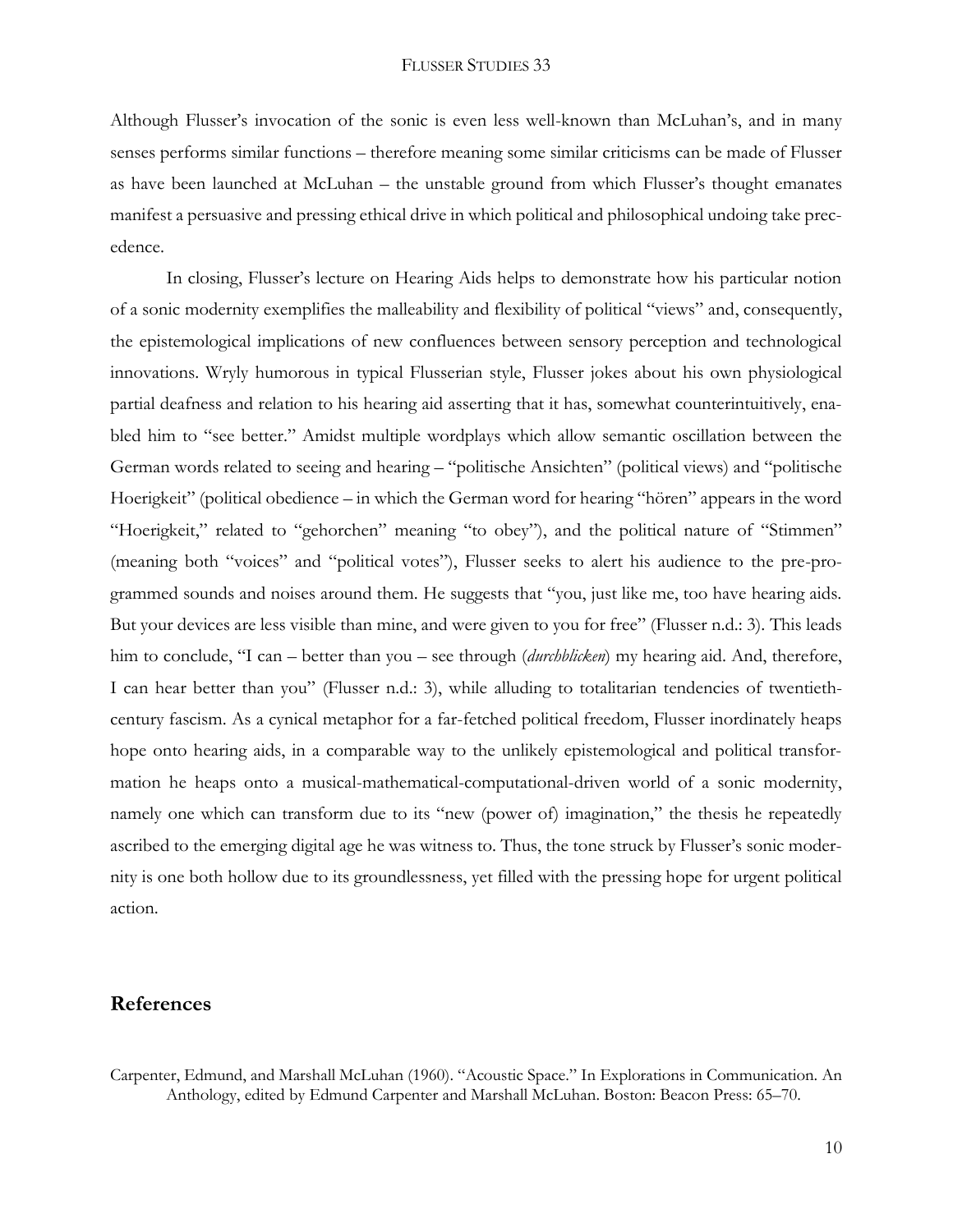- Castello Branco, Marta, Annie Goh, and Rodrigo Maltez Novaes (2014). "Flusser & Sound: Introduction." Flusser Studies 17: 1–6.
- Finger, Anke K., Rainer Guldin, and Gustavo Bernardo (2011). Vilém Flusser: An Introduction. Minneapolis: University of Minnesota Press.
- Flusser, Vilém. "Hoerapparate." In Reference No.:1608-Nr.2444. Vilem Flusser Archive, n.d.
- Flusser, Vilém (1985). Ins Universum Der Technischen Bilder. Göttingen: European Photography.
- Flusser, Vilém (1988). Krise Der Linearität. Bern: Benteli Verlag.
- Flusser, Vilém (1991).Gesten: Versuch Einer Phänomenologie. 1. Aufl. Bollmann Bibliothek, Bd. 5. Düsseldorf: Bollmann Verlag.
- Flusser, Vilém (1995). Jude Sein: Essays, Briefe, Fiktionen. Edited by Stefan Bollmann and Edith Flusser. Mannheim: Bollmann.
- Flusser, Vilém (1996). Die Geschichte des Teufels. 2. Aufl. Edition Flusser 2. Göttingen: European Photography.
- Flusser, Vilém (1999). Bodenlos: eine philosophische Autobiographie. Ungekürzte Ausg. Fischer 13390. Frankfurt am Main: Fischer-Taschenbuch-Verlag.
- Flusser, Vilém (2007). Kommunikologie. Edited by Stefan Bollmann. Lizenzausg., Ungekürzte Ausg., 4. Aufl. Fischer-Taschenbücher Fischer Wissenschaft 13389. Frankfurt am Main: Fischer-Taschenbuch-Verlag.
- Flusser, Vilém (2011). Vilém Flusser's Brazilian Vampyroteuthis Infernalis. Translated by Rodrigo Maltez Novaes. New York: Atropos.
- Flusser, Vilém (2012a)."Lecture 15 On Music." São Paulo, 1965. Trans. Rodrigo Maltez Novaes. Flusser Studies 17.

[http://www.flusserstudies.net/sites/www.flusserstudies.net/files/media/attachments/on-music-](http://www.flusserstudies.net/sites/www.flusserstudies.net/files/media/attachments/on-music-17.pdf)[17.pdf.](http://www.flusserstudies.net/sites/www.flusserstudies.net/files/media/attachments/on-music-17.pdf)

Flusser, Vilém (212b). "Lecture 16 - On Modern Music." presented at the The Influence of Existential Thought Today (01-IPEA) Series of Lectures delivered at the Brazilian Institute of Philosophy, São Paulo, 1965. Trans. Rodrigo Maltez Novaes. Flusser Studies 17. [http://www.flusserstudies.net/sites/www.flusserstudies.net/files/media/attachments/on-modern-](http://www.flusserstudies.net/sites/www.flusserstudies.net/files/media/attachments/on-modern-music-17.pdf)

[music-17.pdf.](http://www.flusserstudies.net/sites/www.flusserstudies.net/files/media/attachments/on-modern-music-17.pdf) Flusser, Vilém (2013a). Natural:Mind. Edited by Siegfried Zielinski and Norval Baitello. Translated by Rodrigo

- Maltez Novaes. 1st ed. Flusser Archive Collection. Minneapolis, MN: Univocal.
- Flusser, Vilém (2013b). Post-History. Translated by Rodrigo Maltez Novaes. Minneapolis: Univocal.
- Flusser, Vilém (2014). The History of the Devil. Edited by Siegfried Zielinski. Translated by Rodrigo Maltez Novaes. Minneapolis: Univocal.
- Goh, Annie (2014). "The Dimension of Sound in Flusser." Flusser Studies 17: 1–20.
- Goh, Annie (2016). "The Dimension of Sound in Flusser: Implications for a Sonic Media Archaeology." MAP - Media | Archive | Performance 7 (2016). http://www.perfomap.de/map7/media-performance-ongestures/the-dimension-of-sound-in-flusser-implications-for-a-sonic-media-archaeology.
- Guldin, Rainer (2014). "'To Make Music with Visionary Power': On the Relationship of Music and Mathematics. In Vilém Flusser's Work." Flusser Studies 17: 1–17.
- Guldin, Rainer (2018). "Jude Sein–Being Jewish–Ser Judeu." Flusser Studies 26. [http://www.flusserstudies.net/sites/www.flusserstudies.net/files/media/attachments/guldin-jude](http://www.flusserstudies.net/sites/www.flusserstudies.net/files/media/attachments/guldin-jude-sein-being-jewish-ser-judeu.pdf)[sein-being-jewish-ser-judeu.pdf.](http://www.flusserstudies.net/sites/www.flusserstudies.net/files/media/attachments/guldin-jude-sein-being-jewish-ser-judeu.pdf)
- Kamper, Dietmar (1999). Körper Abstraktionen Das Anthropologische Viereck von Raum, Fläche, Linie Und Punkt. International Flusser Lecture, Köln: Verlag Der Buchhandlung Walther König. 1. Köln: International Flusser Lecture, Köln: Verlag der Buchhandlung Walther König.
- McLuhan, Marshall (1960). "Five Sovereign Fingers Taxed the Breath." In Explorations in Communication. An Anthology., edited by Edmund Carpenter and Marshall McLuhan, 207–8. Boston: Beacon Press.
- McLuhan, Marshall (1988). Laws of Media: The New Science. Toronto: University of Toronto Press.
- McLuhan, Marshall (2006). Essential McLuhan. Edited by Eric McLuhan and Frank Zingrone. Transferred to digital print. London: Routledge.
- van der Meulen, Sjoukje (2010). "Between Benjamin and McLuhan: Vilém Flusser's Media Theory." New German Critique 37, no. 2: 180–207.